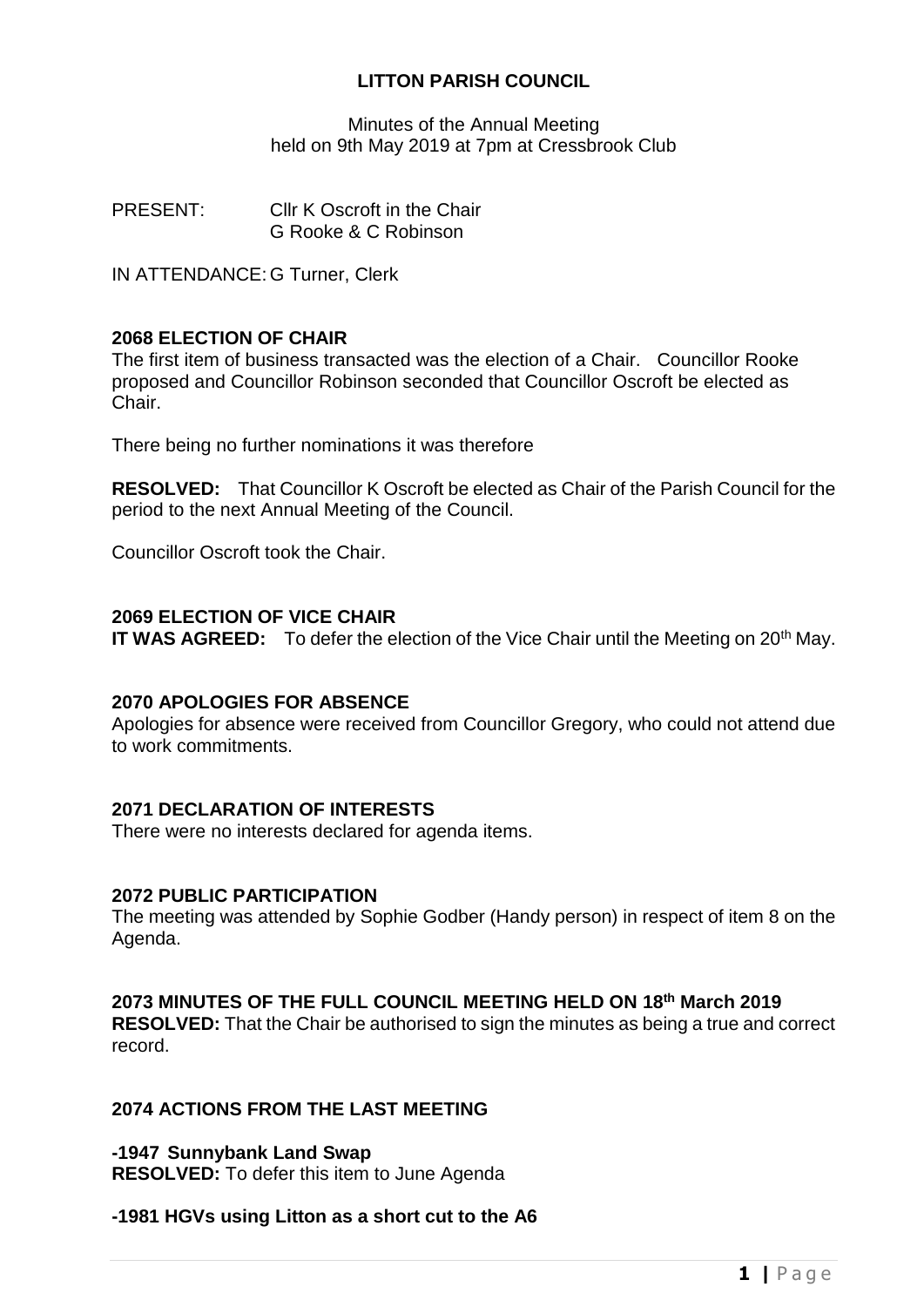It was noted that the Council has yet to hear from the Highways Agency regarding the monitoring it was going to undertake.

**RESOLVED:** To defer this item to May Agenda

**-1989 Repairs to the stocks on the village green in front of the Red Lion**. **RESOLVED:** To defer this item to June Agenda.

### **-1994 PLAYGROUND/MEMORIAL PLAYING FIELD DEVELOPMENT**

**IT WAS RESOLVED:** to gauge residents' opinions regarding moving the equipment in the playground.

# **-2022 Speeding in Litton**

**IT WAS RESOLVED:** To appeal for volunteers at the Annual Parish Meeting.

# **-2051 REPAIRS TO PLAYGROUND WALL**

Councillor Rooke informed members that Mr Marsden of Foolow Building Services Ltd was due to start work on rebuilding the wall at the playground week commencing 20<sup>th</sup> May.

Councillor Rooke also informed members that during his inspection of the play ground equipment this week he noticed that another section of the wall, by the pod swing, had fallen down.

**IT WAS RESOLVED:** That Councillor Rooke will ask Mr Marsden to quote for the repairs to this additional section of wall repairs.

# **-2061 PLAYGROUND NUSINANCE COMPLAINT**

**RESOLVED:** to defer this item to the June meeting.

**-2067 REGISTERING CRESSBROOK WAR MEMORIAL AS A COMMUNITY ASSET IT WAS RESOLVED:** That the Clerk should go ahead and register the war memorial as a community asset.

# **2075 HANDY-PERSON**

Sophie (handy person) outlined for Councillors the plans for the development of the car park in Cressbrook.

It was noted that grant applications had been submitted for the redevelopment of the Garden of Remembrance and the Village Green at Litton Mill. Sophie outlined to members the plans for these sites too, should the grant applications be successful.

Sophie also raised an issue she has found at the cemetery. She is currently contracted to remove the spent flowers/wreaths from the graves circa every 3 weeks. However, some of the families would prefer to make the decision on when to remove spent flowers/wreaths themselves. She therefore has a growing list of when to clear flowers/wreaths from certain graves. Sophie asked if a formal labelling system could be introduced so that she can easily identify which graves she should leave undisturbed.

**IT WAS RESOLVED:** That Councillor Robinson & the Clerk will post notices on Facebook asking families to come forward if they wish to tend particular graves themselves.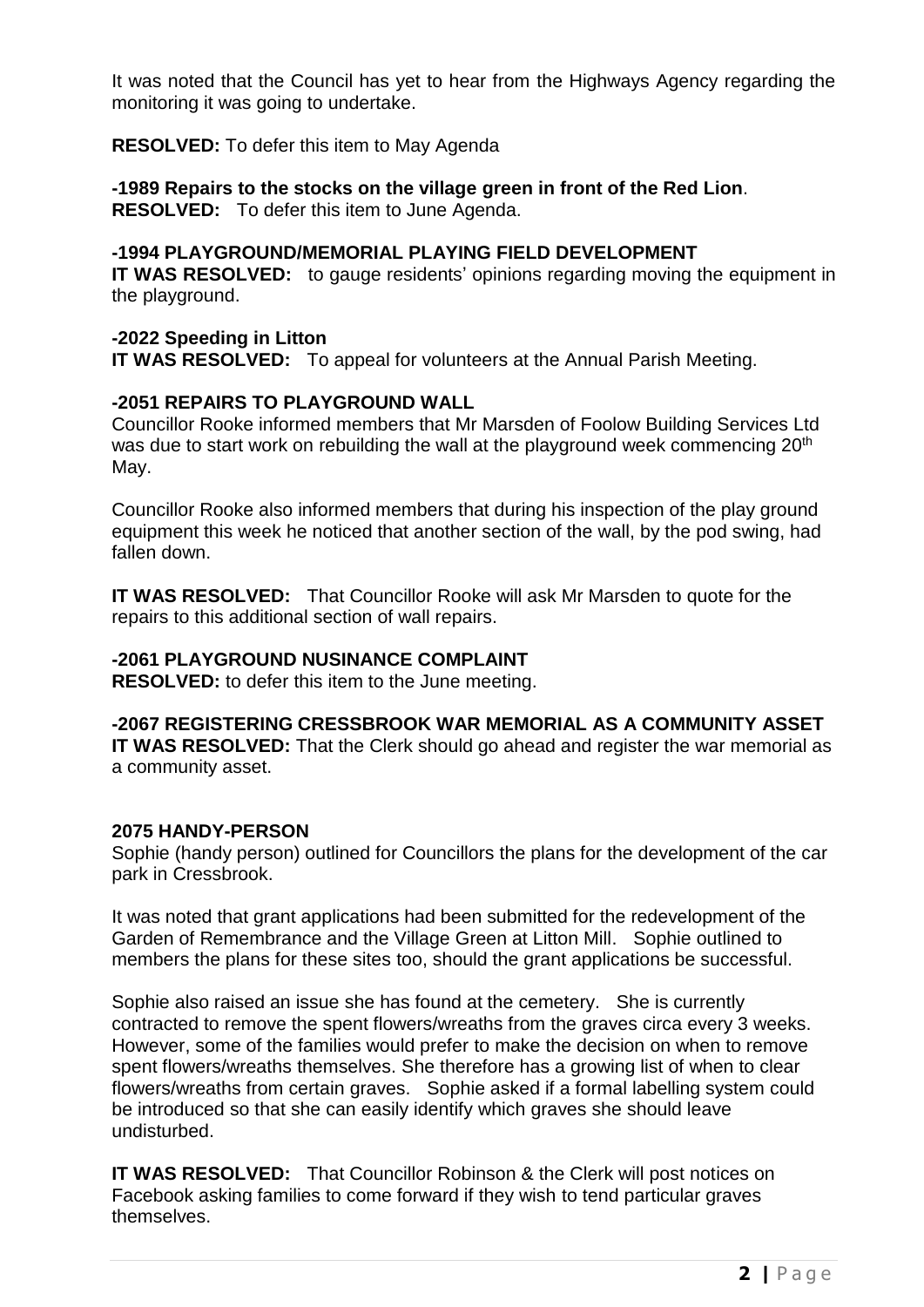**IT WAS ALSO RESOLVED:** To place this issue on the May Agenda for further discussion about signage at the Cemetery entrance regarding when spent flowers/wreaths will be removed by the Council.

Another issue raised by the Handy Person was the increase in dog fouling in Cressbrook.

**IT WAS AGREED:** That the Council will purchase an A4 stencil and a can of yellow semi-permanent paint.

The Handy person's contract for 2019/20 was also discussed by members.

**IT WAS RESOVLED:** That in future the quarterly reports should be more streamlined and will therefore only consist of exception reporting with works required being highlighted.

**IT WAS FURTHER RESOLVED:** That as the amount of time Sophie spends weeding the Village Green in Litton Mill has reduced, she will instead, use the hours from her contact, to construct the raised beds on the village green.

**IT WAS ALSO AGREED:** That in an effort to minimise the amount of time spent weeding, Sophie will purchase, from her contract, mulch to put on the beds.

#### **2076 TABLE RENTS**

**IT WAS RESOLVED:** To increase the table rents for 2019/20 from £60 to £62 per table.

**IT WAS FURTHER RESOLVED:** To give a grant to Litton Shop under S137 to cover the cost of the rent on the tables they have on Litton village green.

#### **2077 APM AGENDA**

Previous years' Annual Parish Meeting (APM) Agenda and slides were circulated to members.

**IT WAS AGREED:** That the Agenda should include the request for new Councillors as in previous years.

**IT WAS ALSO AGREED:** That the APM should be more informal in future and that the Chair will prepare some slides for circulation and comment.

#### **2078 PLANNING**

It was noted that the Council had **RESOLVED** to support the following Planning Applications:

NP/DDD/0319/0253 Lane Head House, Whitecross Road, Tideswell Extension to dwelling

NP/DDD/0219/0122 Pastures View, Litton Dale, Litton Loft conversion, to provide another bedroom